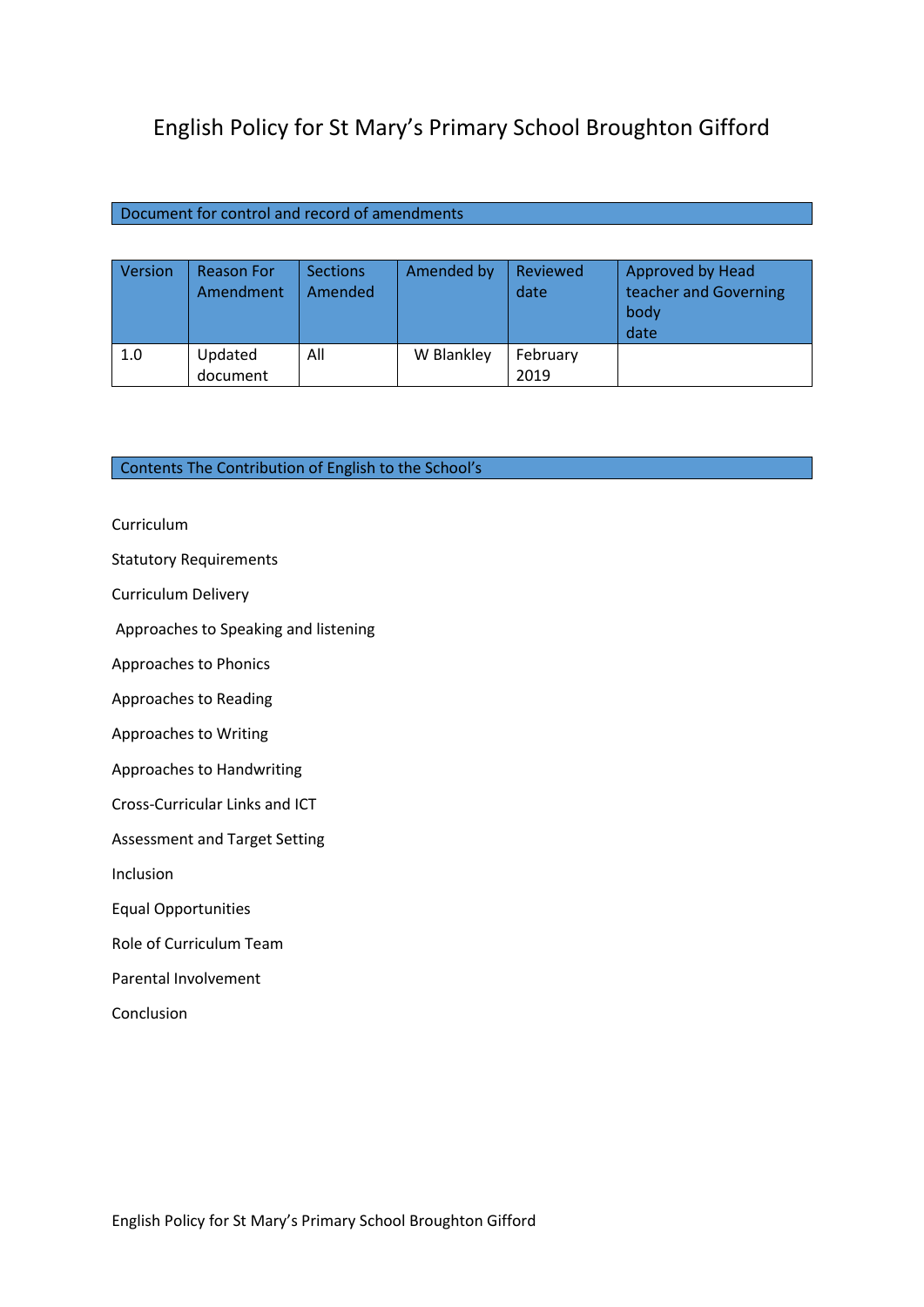# The Contribution of English to the School's Curriculum

At St Mary's Primary School we recognise the crucial importance of studying the English language. Improved performance at reading, writing and spoken language will enable our pupils to express their thoughts and ideas more fluently, accurately and, ultimately, to their greater satisfaction. This will also help them to deal more successfully with other curriculum subjects, while enriching their lives beyond school. The teaching and learning of language skills are, therefore, given a high priority in our school and where possible the creative curriculum and ICT will be used as tools.

Our overarching aim for English is to promote high standards of language and literacy by equipping pupils with a strong command of the spoken and written word, and to develop their love of literature through widespread reading for enjoyment.

We aim for our pupils to:

- Read easily, fluently and with good understanding
- Develop the habit of reading widely and often, for both pleasure and information

• Acquire a wide vocabulary, an understanding of grammar and knowledge of linguistic conventions for reading, writing and spoken language

• Appreciate our rich and varied literary heritage

• Write clearly, accurately and coherently, adapting their language and style in and for a range of contexts, purposes and audiences

• Use discussion in order to learn; they should be able to elaborate and explain clearly their understanding and ideas

• Are competent in the arts of speaking and listening, making formal presentations, demonstrating to others and participating in debate.

At St Mary's Primary School we encourage all children to become independent learners and be confident in all strands of learning. The children will be given opportunities to speak in a variety of contexts and learn to listen to and value the views of others.

## Statutory Requirements

Statutory requirements for the teaching and learning of English are laid out in the National Curriculum in England: Framework Document (2014).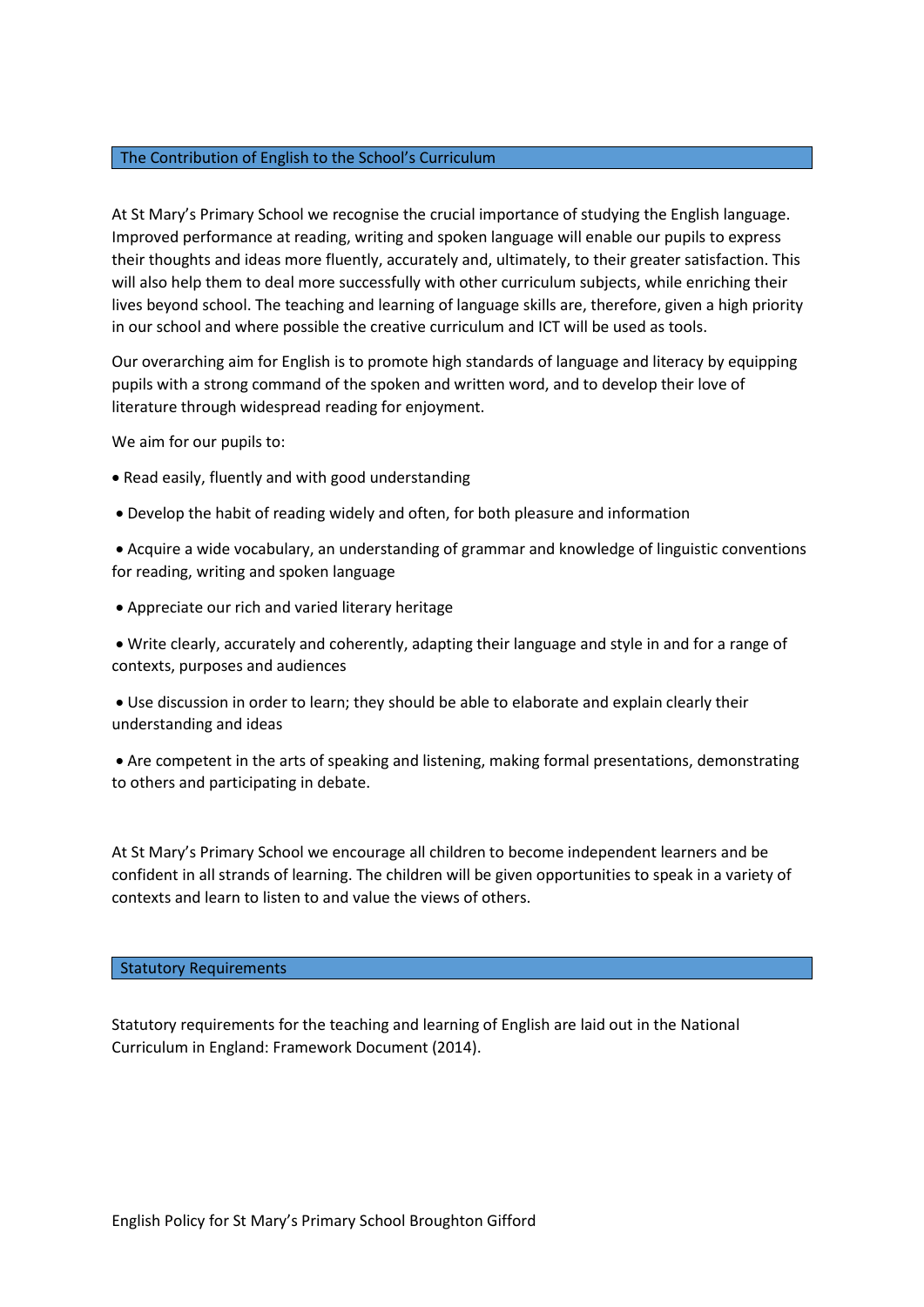## Curriculum Delivery

In foundation through to Year 6, children are taught English within their classes. With the support of Teaching Assistants, all children will receive high quality teaching and appropriate support in order for every child to reach their full potential. Children may receive additional support if necessary outside of the English lessons. Children that are on the SEND register may also be withdrawn in order to receive intervention that focuses on the child's more specific individual needs.

A clear lesson objective are a feature of all English lessons. Working walls will support learning in the classrooms. Evaluative marking is used and can be referred to in the distance marking folder. Assessment informs planning and reference is made to the National Curriculum in medium term plans. The use of computing enables children to use and apply their developing skills in English in a variety of ways. We encourage children to use ICT as a resource for learning, whenever appropriate.

We provide a rich and varied experience for pupils to draw on in their writing and reading which should include the whole curriculum.

#### Approaches to speaking and listening

The four stands of speaking and listening: speaking, listening, group discussion and drama permeate the whole curriculum. Interactive teaching strategies are used to engage all pupils in order to raise reading and writing standards. Children are encouraged to develop effective communication skills in readiness for later life. We aim for children to be able to speak clearly, fluently and coherently, to be able to listen attentively with understanding, pleasure and empathy and contribute to group discussions effectively.

#### We achieve this by:

• Giving our children confidence in themselves as speakers and listeners by showing them that we value their conversations and opinions. We also encourage a respect for the views of others.

• Being aware that as adults, we provide a model of speakers and listeners in our day-to-day interactions with them and with other adults in our school.

• Helping them to articulate their ideas and provide purposes and audiences for talk within a range of formal and informal situations and in individual, partner, group and class contexts.

• Providing opportunities to perform to a larger audience, in assemblies and productions, where children's efforts and skills are acknowledged by staff, parents, carers, visitors and peers.

• Providing a range of experiences where children can work collaboratively and participate in opportunities to reflect on talk and explore real and imagined situations through role play, hotseating, drama and discussions.

• Developing the children's ability to listen with attention and understanding in all areas of the curriculum and where necessary, asking and responding to questions appropriately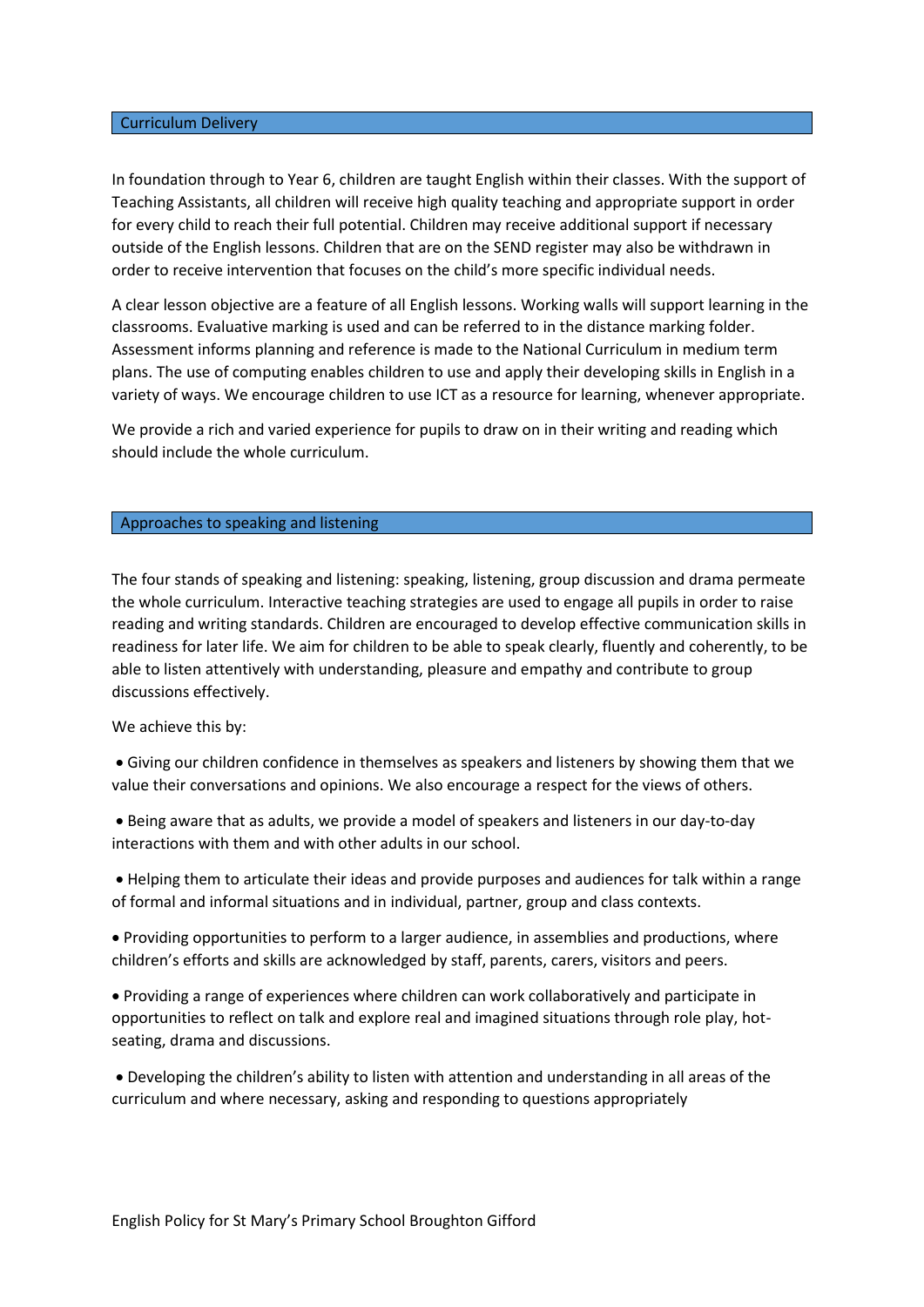## Approaches to phonics and Spelling

The teaching of phonic skills is embedded within English teaching in each class. We follow the 'LCP' Programme. This programme comprises of learning different graphemes, focussing on oral and aural phonological skills and sight vocabulary. During these sessions children are also explicitly shown how to blend and segment phonemes and then how to apply and practise their developing skills in their reading and writing. All children are exposed to the phase appropriate to their age group. Then extra support may be given to some pupils. Phonics Play is used to support this learning through fun and interactive games. Phonics is taught daily in Foundation and 4x a week in KS1. Spellings are also taught in KS1. Spelling is taught 3x a week in KS2.

St Mary's school also follows the 'Rising Stars' spelling scheme and lists of spellings are sent home weekly. This Spelling programme enables the children to recap on the previous year's spelling patterns and then introduces new patterns and sight words. This programme is in line with the National Curriculum for spelling. Identified children receive extra spelling and phonics support from SEND TAs. We will use the Rising stars guidelines and link our own spelling tests to this.

#### Approaches to Reading

Reading is taught daily from Year1-6. The working wall will reflect the pre-phase learning stage, the phase 1 learning stage and the phase 2 learning stage. This 3 phase approach is then used in our writing focusses the following week, giving the children an in-depth knowledge of examples of skills from texts before they attempt their own writing. Year 1 may focus on 2 texts per term and Years 2- 6 will use the same text throughout the term.

Vocabulary is a very specific and structured part of learning to read:

- We will have a word of the week.
- We will write a definition for that word.
- We will look at synonyms and antonyms for the words.
- We will add prefixes and suffixes to the root words.
- We will look at abstract forms of the word.

Pupils have opportunities to undertake guided, shared and independent reading throughout the school. A diverse range of group reading books and a staged reading scheme are available. We do not use any one published scheme to teach reading, instead we believe that it is important to provide pupils with a selection of reading books and experiences from different genres and subject matter, therefore we operate using 'book bands', complemented by thematic books. Electronic texts are also available for shared reading. When it is felt appropriate for individual children, they may become 'free readers' and choose from the colour coded class library. Reading age tests are undertaken throughout the year to identify children who require extra support with their reading (see assessment timetable). Staff are deployed throughout the school to work with children in order to improve their fluency, intonation, decoding skills and comprehension. Home reading is encouraged and is an integral part of the child's development. In order to have strong communication between teachers and parents/carers, each child has a school planner where both the staff and parents can write comments about how the child is progressing with his/her reading.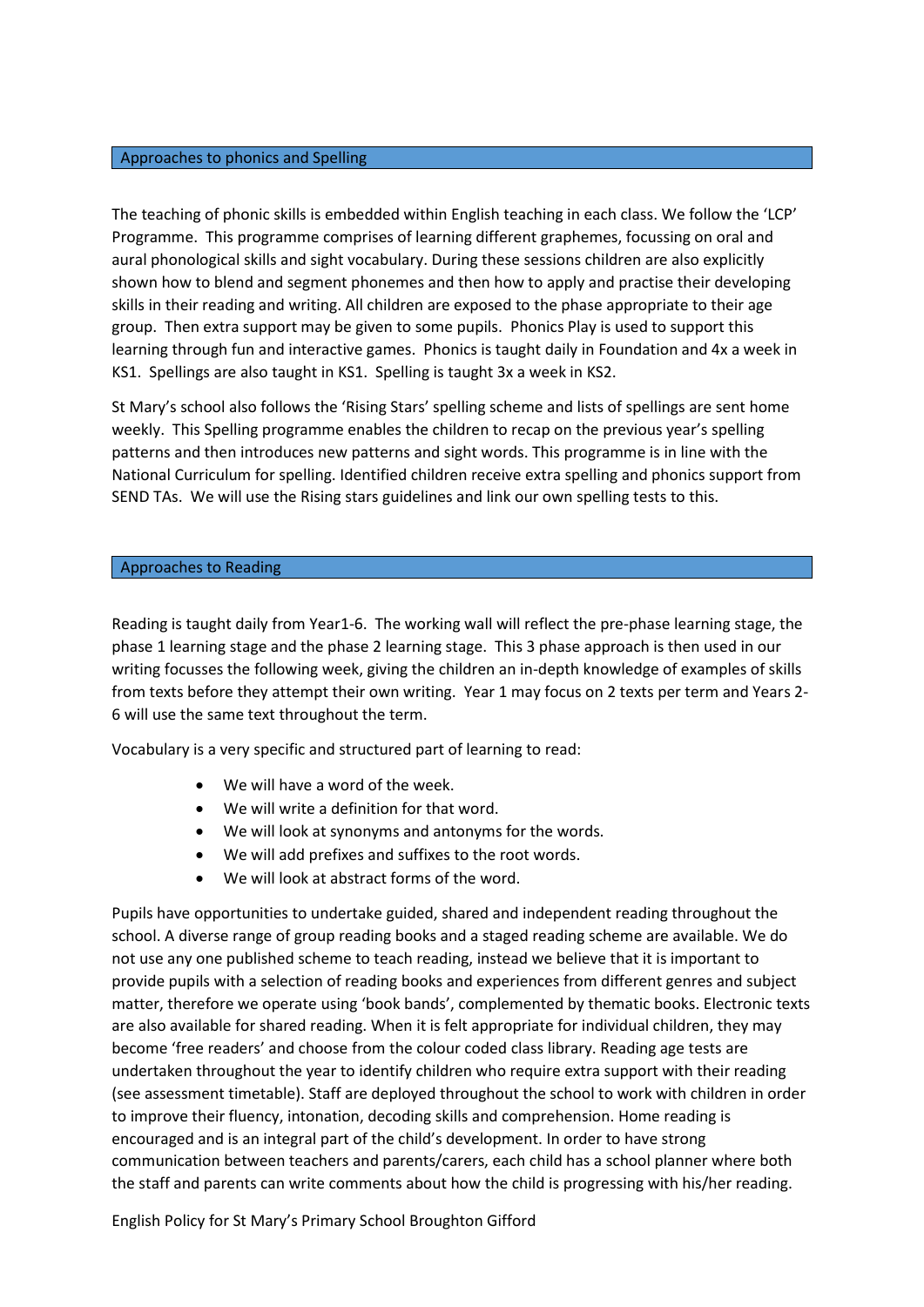Children have the opportunity to use books from the Learning Resource Centre for independent research. Reading challenges are offered within school and pupils are encouraged to undertake the annual county library reading challenge. An annual book day is held, where children have the to read to each other and hear visiting readers. To further promote reading, our learning the parents are invited in to share our learning in newsletters and in assemblies.

#### Approaches to Writing

Writing is taught in KS1 & KS2 a 3 phase approach preceded by the reading focus the week before. Each term children will use their class text to stimulate a fiction and non-fiction long write. Planning will specify 2 skills per week which will be assessed in the long write.

To develop our children as writers we:

• Treat children as writers, from the earliest stage, who have ideas that they will want to communicate, building on writing skills they have acquired and their knowledge of print from their environment.

• Provide experiences where the children can acquire confidence and a positive attitude to writing.

• Develop and sustain writing skills by providing opportunities for children to write for a range of purposes and audiences.

• Use guided writing sessions to model writing skills, teaching children how to compose, amend and revise their writing.

• Teach children to become critical readers of their own writing by using self-evaluation and checking their work independently for sense, accuracy and meaning.

• Teach grammar and punctuation in the context of children's own writing, as well as through discrete lessons.

• Teach children to develop their ability to organise and present imaginative and/or factual writing and poetry in different ways.

• Teach strategies for spelling to enable children to become confident and competent spellers.

#### Handwriting approaches

Handwriting begins in the E.Y.F.S with mark-making and patterns. All pupils are given access to a wide range of writing tools and mediums to practise the early fine motor skills. The needs of left handed children, or those with physical difficulties are also taken into consideration and where necessary accommodated with resources or specific intervention. Pupils are encouraged to develop fluent lines of correctly orientated letters from an early age and emergent writing is encouraged. We believe that discrete handwriting sessions where children's formation and pencil grip can be readily overseen should take place at least once a week and more frequently in the foundation stage. Correct posture and positioning of paper or books are also emphasised during these sessions. Letter formation and handwriting is taught and modelled using a range of resources. The national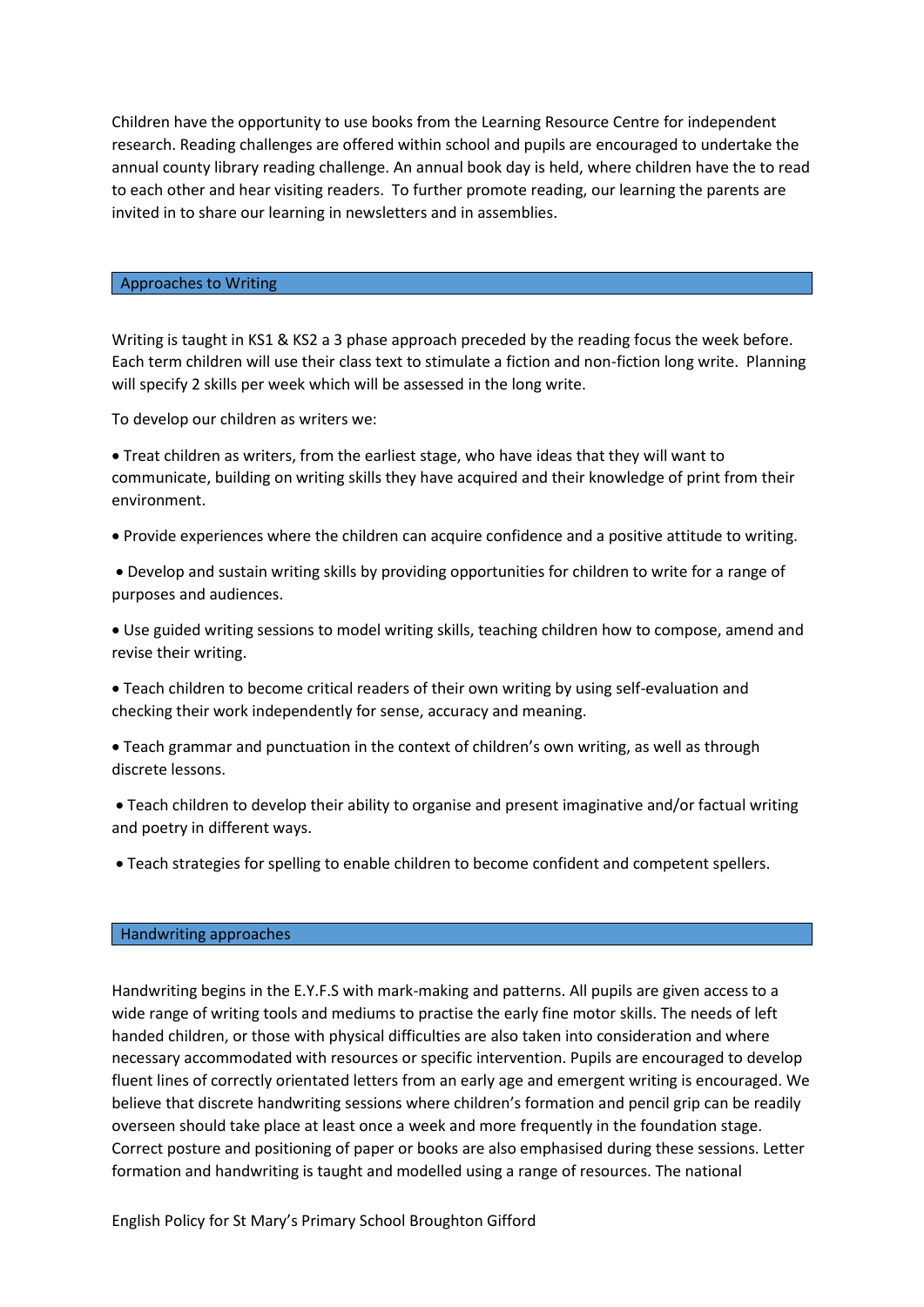expectation at the end of year 6 is that children will join their handwriting. Staff use resources from 'Letter join' to teach individual letter joins with the leader feeder cursive style. This begins in year 2 with discrete lessons following a clear scheme of progression. As the children move up through the school they are encouraged to think carefully about the presentation of their work and to develop clear, legible and fluent hand-writing

## Cross-Curricular Links and ICT

Cross-curricular Links Teachers seek to take advantage of opportunities to make cross-curricular links where relevant. They plan for pupils to practise and apply the skills, knowledge and understanding acquired through English lessons to other areas of the curriculum.

#### Assessment and Target Setting

Work is assessed in line with the Assessment Policy.

• Teachers use developmental feedback in order to identify where children have included elements of the learning objective (which are underlined in green), set next steps targets (which are underlined in pink) and to give children the opportunity to revisit their work in order to make improvements, using a purple polishing pen.

• Summative assessment is used three times a year in order to assess the children's writing against the school's ARE grids on Pupil Asset.

• Writing targets will be generated as a result of ARE assessments. These will be recorded in INTEGRA sheets available in the distance marking folder in KS2 and in individual books in KS1. These will be used to for future planning.

• Reading ages will be assessed throughout the year using the WHF comprehension reading tests, depending on age or ability. (See assessment policy)

• Summative assessment is used three times a year in order to assess the children's reading against the school's ARE grids. A 'simple view of reading' sheet will also be available in the distance marking folder.

• Spelling ages will be assessed throughout the year using the SWIST tests, depending on age or ability. (See assessment policy)

• Year 2 and 6 pupils undertake SATs in May and Year 1 undertake the phonics tests in June.

#### Inclusion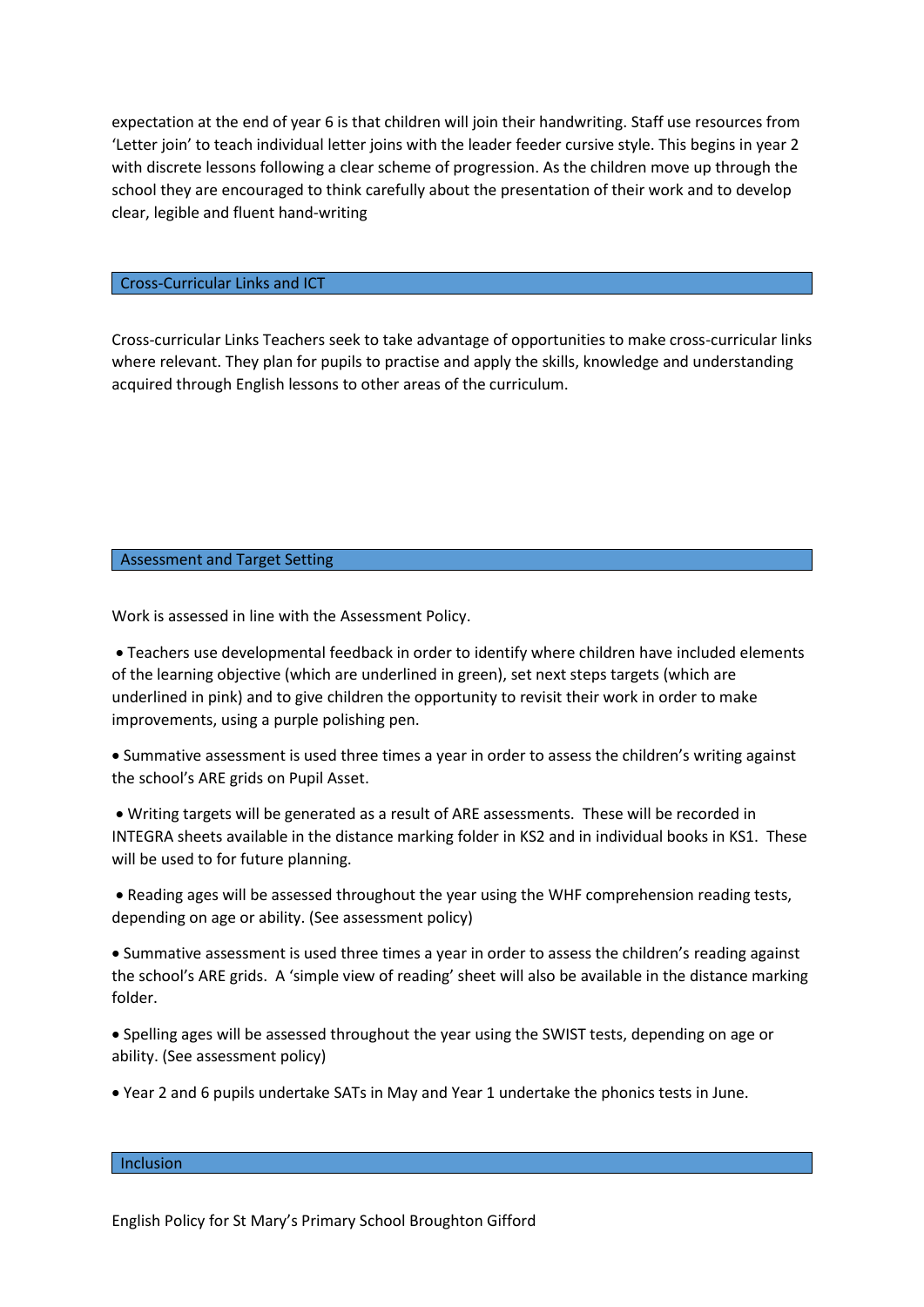We aim to provide for all children so that they achieve as highly as they can in English according to their individual abilities. We identify which pupils or groups of pupils are under-achieving and take steps to improve their attainment. More able children are identified and suitable learning challenges provided.

• Children with identified SEND in English receive tailored support from SEND TAs.

• Children who are identified as having additional needs with reading, receive extra support from TAs.

• More able children in English are identified and challenged appropriately.

Challenges for these gifted pupils are provided within English lessons or in addition through a range of wider opportunities by using the GD writing criteria.

#### Equal Opportunities

All children are provided with equal access to the English curriculum. We aim to provide suitable learning opportunities regardless of gender, ethnicity or home background.

#### Role of curriculum team

The English curriculum team are responsible for improving the standards of teaching and learning in English through the monitoring and evaluation of the subject. This will involve:

- Monitoring of pupil progress
- Conference with pupils regarding all areas of English
- Analysing data
- Monitoring the provision of English in line with the subject monitoring policy
- Taking the lead in policy development
- Auditing and supporting colleagues in their CPD
- Purchasing and organising resources
- Keeping up to date with recent English developments
- Analysis of SATs results to identify areas for development
- Checking that assessment for English is carried out in line with the school's assessment policy

#### Parental Involvement